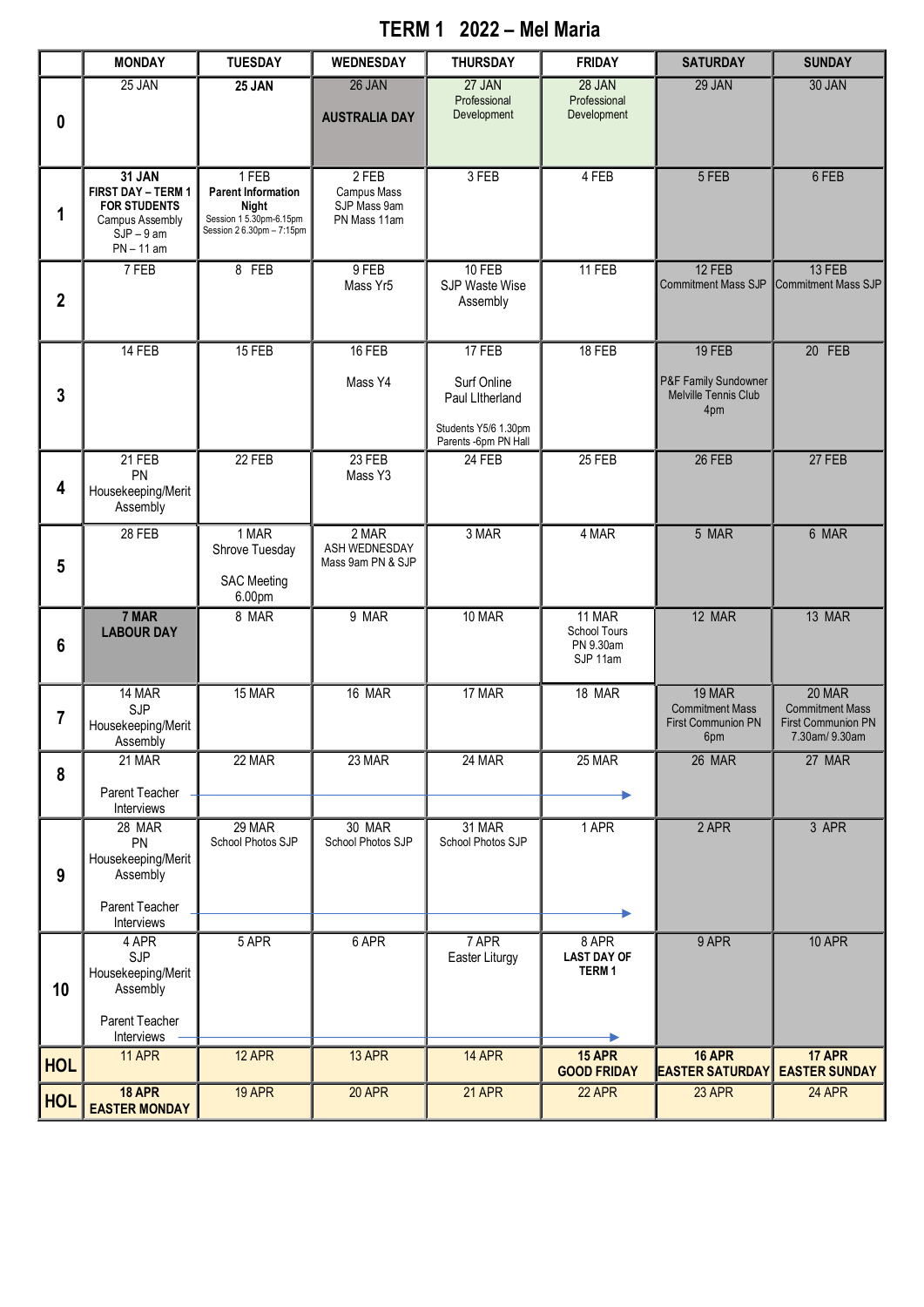## **TERM 2 2022 - Mel Maria**

|                  | <b>MONDAY</b>                                       | <b>TUESDAY</b>                                                   | <b>WEDNESDAY</b>                                        | <b>THURSDAY</b>                                                   | <b>FRIDAY</b>                                                             | <b>SATURDAY</b>                                                          | <b>SUNDAY</b>                                                                      |
|------------------|-----------------------------------------------------|------------------------------------------------------------------|---------------------------------------------------------|-------------------------------------------------------------------|---------------------------------------------------------------------------|--------------------------------------------------------------------------|------------------------------------------------------------------------------------|
| 1                | 25 APR<br><b>ANZAC DAY</b><br><b>PUBLIC HOLIDAY</b> | <b>26 APR</b><br>Professional<br>Development                     | 27 APR<br>School Photos<br>PN<br>EDU Dance commences    | 28 APR<br>School Photos<br>PN                                     | 29 APR                                                                    | <b>30 APR</b>                                                            | 1 MAY                                                                              |
| $\boldsymbol{2}$ | 2 MAY<br>9.00 PN Leadership<br>Assembly             | 3 MAY<br>9.00am SJP<br>Leadership Assembly                       | 4 MAY<br>Eucharist W/shop PN<br>4pm & 5.30pm            | 5 MAY<br>Carnival                                                 | 6 MAY<br>Year 4 - 6 Swimming Mother's Day Morning<br>Tea                  | 7 MAY                                                                    | 8 MAY<br><b>MOTHER'S DAY</b>                                                       |
| 3                | 9 MAY<br>Students in Winter<br>Uniform              | 10 MAY<br><b>NAPLAN</b><br>Commences                             | 11 MAY                                                  | 12 MAY                                                            | 13 MAY                                                                    | 14 MAY                                                                   | 15 MAY                                                                             |
| 4                | 16 MAY                                              | 17 MAY<br>7.00pm P&F Meeting                                     | 18 MAY                                                  | 19 MAY                                                            | 20 MAY<br><b>NAPLAN</b><br>Concludes<br>National Walk To<br>School Day    | 21 MAY                                                                   | 22 MAY                                                                             |
| 5                | 23 MAY                                              | 24 MAY<br>SAC Meeting 6.00pm                                     | 25 MAY<br>Y6 Assembly PN 9AM                            | 26 MAY                                                            | 27 MAY<br>Y6 Assembly SJP 9am<br>School Tours<br>9.30am SJP<br>11.30am PN | <b>28 MAY</b><br><b>Commitment Mass</b><br><b>Confirmation PN</b><br>6pm | <b>29 MAY</b><br><b>Commitment Mass</b><br><b>Confirmation PN</b><br>7.30am/9.30am |
| 6                | 30 MAY                                              | 31 MAY                                                           | 1 JUN                                                   | 2 JUN                                                             | 3 JUN<br>Professional<br>Development                                      | 4 JUN                                                                    | 5 JUN                                                                              |
| 7                | 6 JUN<br><b>WA DAY PUBLIC</b><br><b>HOLIDAY</b>     | <b>7. JUN</b>                                                    | 8. JUN<br>Y5 Assembly PN 9am                            | $9$ JUN                                                           | <b>10 JUN</b><br>Y5 Assembly SJP 9am                                      | 11 JUN                                                                   | 12 JUN                                                                             |
| 8                | <b>13 JUN</b>                                       | <b>14 JUN</b><br><b>Faction Cross</b><br><b>Country Carnival</b> | <b>15 JUN</b><br>Y4 Mass<br>Y4 PN Reconciliation        | <b>16. JUN</b><br><b>Winter Carnival</b><br>Year <sub>6</sub>     | 17 JUN<br>Eucharist Rehearsal PN<br>1.30pm                                | 18 JUN<br><b>PN First Holy</b><br>Communion 3pm                          | <b>19 JUN</b><br><b>PN First Holy</b><br>Communion 2pm                             |
| $\boldsymbol{9}$ | 20 JUN                                              | $21$ JUN<br>P&F Meeting 7.00pm                                   | 22 JUN<br>Confirmation W/shop<br>PN 4pm & 5.30pm        | <b>23 JUN</b><br><b>EDU Dance Concert</b><br><b>GREEN SJP 2pm</b> | <b>24 JUN</b><br><b>EDU Dance Concert</b><br><b>GREEN PN 2pm</b>          | 25 JUN                                                                   | 26 JUN                                                                             |
| 10               | 27 JUN                                              | <b>28 JUN</b>                                                    | <b>29 JUN</b><br><b>EDU Dance Concert</b><br>RED PN 2pm | 30 JUN<br><b>EDU Dance Concert</b><br>RED SJP 2pm                 | $1$ JUL<br>Mel Maria Charity Walk<br>LAST DAY OF TERM                     | 2. JUL                                                                   | 3. JUL                                                                             |
| <b>HOL</b>       | 4 JUL                                               | 5. JUL                                                           | 6. JUL                                                  | 7. JUL                                                            | 8. JUL                                                                    | 9. JUL                                                                   | <b>10. JUL</b>                                                                     |
| <b>HOL</b>       | <b>11. JUL</b>                                      | <b>12. JUL</b>                                                   | <b>13. JUL</b>                                          | <b>14. JUL</b>                                                    | <b>15. JUL</b>                                                            | <b>16. JUL</b>                                                           | <b>17. JUL</b>                                                                     |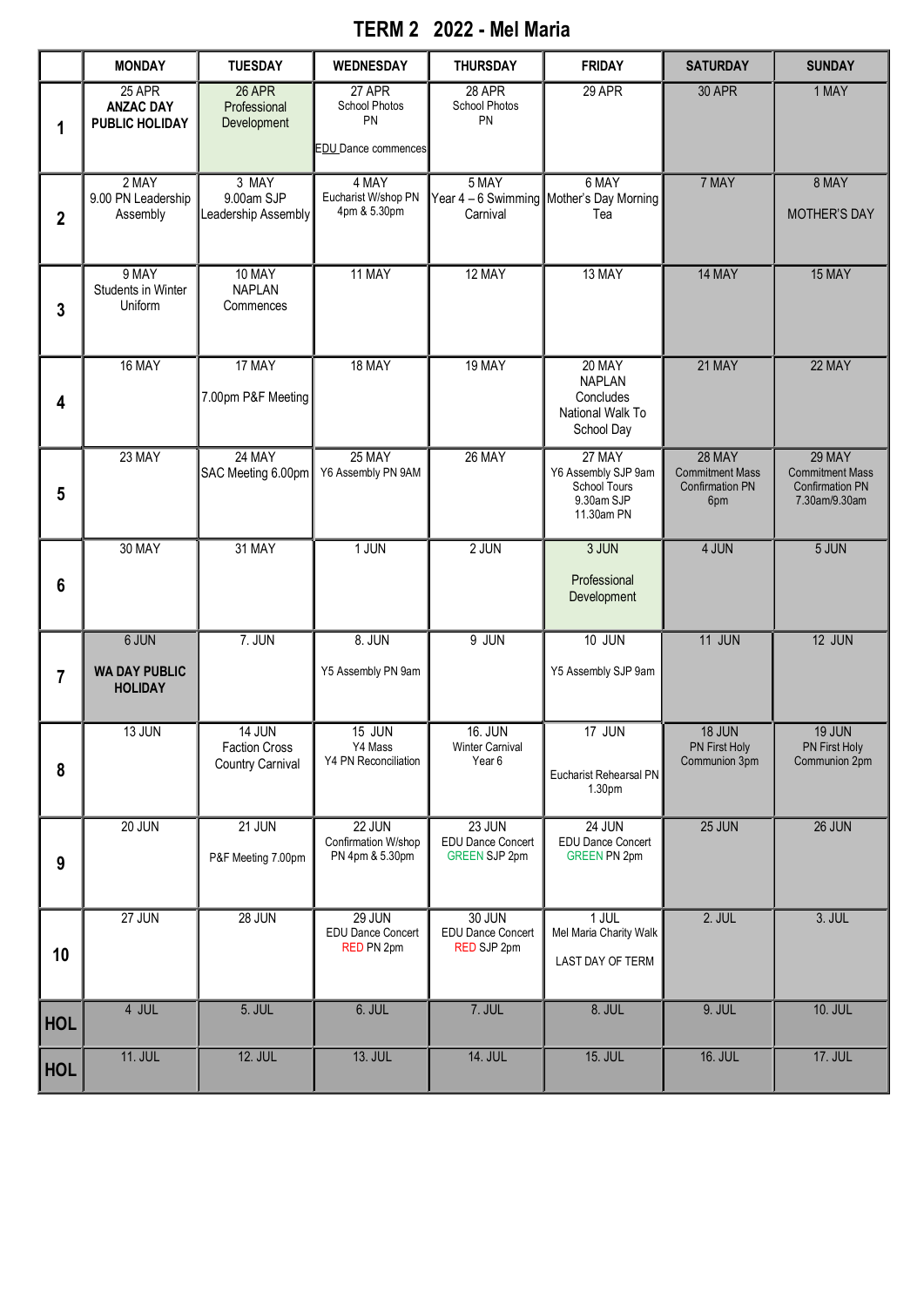## **TERM 3 2022 - Mel Maria**

|                         | <b>MONDAY</b>                                    | <b>TUESDAY</b>                                                         | WEDNESDAY                                                                                        | <b>THURSDAY</b>                                                         | <b>FRIDAY</b>                                                 | <b>SATURDAY</b>                            | <b>SUNDAY</b>                                        |
|-------------------------|--------------------------------------------------|------------------------------------------------------------------------|--------------------------------------------------------------------------------------------------|-------------------------------------------------------------------------|---------------------------------------------------------------|--------------------------------------------|------------------------------------------------------|
| 1                       | <b>18. JUL</b>                                   | <b>19. JUL</b>                                                         | $20$ JUL<br><b>Swimming Lessons</b><br>Years 1, 2, 4                                             | $21$ JUL                                                                | 22 JUL                                                        | 23 JUL<br><b>Commitment Mass PN</b><br>6pm | 24 JUL<br><b>Commitment Mass PN</b><br>7.30am/9.30am |
| $\overline{\mathbf{2}}$ | 25 JUL                                           | 26 JUL                                                                 | 27 JUL<br>SJP Reconciliation<br>Parent Formation 7pm                                             | <b>28. JUL</b>                                                          | 29. JUL<br>Swimming Lesson<br>concludes                       | <b>30 JUL</b>                              | 31 JUL                                               |
| $\mathbf{3}$            | 1 AUG<br>Swimming Lessons<br>Years 3, 5, 6       | 2 AUG                                                                  | 3. AUG<br>Yr <sub>6</sub> Mass/<br>Reconciliation 9am                                            | 4. AUG                                                                  | 5. AUG<br><b>Bishop Testing</b>                               | 6. AUG                                     | 7. AUG                                               |
| 4                       | 8. AUG<br>Feast of Mary McKillop                 | 9 AUG<br>P & F Meeting 7pm                                             | 10 AUG<br>Y2 Assembly PN 9am<br>SJP Reconciliation<br>Parent & Child<br>Workshop<br>3.30pm & 5pm | 11 AUG<br>Y2 Assembly SJP 9am<br>Confirmation PN<br>Rehearsal<br>1.30pm | 12 AUG<br>PN Confirmation 6pm<br>Swimming Lesson<br>concludes | 13 AUG                                     | 14 AUG                                               |
| $5\phantom{1}$          | 15 AUG<br><b>Assumption Mass</b>                 | 16 AUG<br>School Tour<br>PN 9.30am<br>SJP 11am<br>SAC Meeting 6pm      | <b>17. AUG</b><br>Reconciliation PN<br>W/shop 4pm & 5.30pm                                       | <b>18. AUG</b>                                                          | <b>19. AUG</b><br>PN Confirmation 6pm<br>Billy Cart Day SJP   | <b>20. AUG</b>                             | <b>21. AUG</b>                                       |
| $6\phantom{1}6$         | 22 AUG<br><b>Regional Maths PD</b>               | 23 AUG                                                                 | 24 AUG                                                                                           | 25 AUG                                                                  | 26 AUG<br>Y1 Assembly SJP 9am<br><b>Billy Cart Day PN</b>     | <b>27. AUG</b>                             | 28 AUG                                               |
| $\overline{7}$          | 29 AUG<br><b>Educational Assistant</b><br>Day    | 30. AUG                                                                | 31 AUG<br>Y1 Assembly PN 9am                                                                     | 1. SEP                                                                  | $2.$ SEP<br>Father's Day Breakfast                            | 3. SEP                                     | 4. SEP                                               |
| 8                       | 5. SEPT                                          | 6. SEP                                                                 | 7. SEP                                                                                           | 8. SEP                                                                  | 9 SEP<br><b>Faction Carnival</b><br>PP-6                      | <b>10 SEP</b>                              | 11 SEP                                               |
| 9                       | 12. SEP                                          | 13 SEP<br>P & F Meeting 7pm                                            | 14 SEP<br>Open Night<br>4.00-6.30pm                                                              | 15 SEP                                                                  | 16. SEP                                                       | 17. SEP                                    | 18. SEP                                              |
| 10                      | 19 SEP                                           | 20 SEP<br>Y3 PN Retreat<br>SJP Mercy/Market Day<br><b>Celebrations</b> | 21 SEP<br>Y3 Mass/Reconciliation<br>PN 9am                                                       | 22 SEP<br>PN Mercy/Market Day<br><b>Celebrations</b>                    | 23 SEP<br><b>Pupil Free Day</b>                               | 24 SEP                                     | 25 SEP                                               |
| <b>HOL</b>              | <b>26 SEP</b><br>QUEEN'S B/DAY<br>PUBLIC HOLIDAY | 27. SEPT                                                               | <b>28. SEPT</b>                                                                                  | 29 SEPT                                                                 | 30 SEPT                                                       | 1 OCT                                      | 2. OCT                                               |
| <b>HOL</b>              | 3. OCT                                           | 4. OCT                                                                 | 5. OCT                                                                                           | 6. OCT                                                                  | 7. OCT                                                        | 8. OCT                                     | 9. OCT                                               |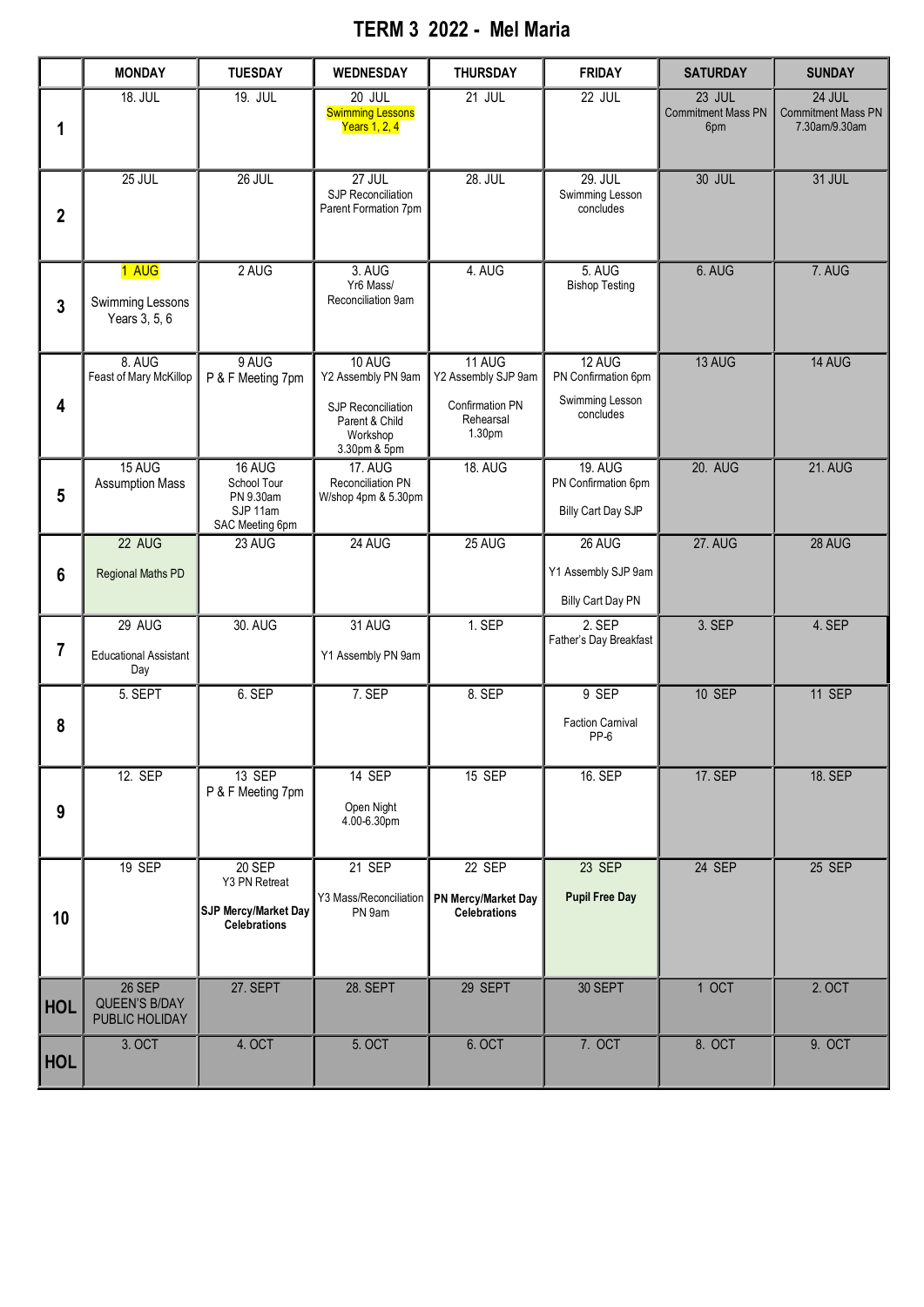## **TERM 4 2022 - Mel Maria**

|              | <b>MONDAY</b>                                              | <b>TUESDAY</b>                                                       | <b>WEDNESDAY</b>                                                    | <b>THURSDAY</b>                     | <b>FRIDAY</b>                                                               | <b>SATURDAY</b> | <b>SUNDAY</b>                                  |
|--------------|------------------------------------------------------------|----------------------------------------------------------------------|---------------------------------------------------------------------|-------------------------------------|-----------------------------------------------------------------------------|-----------------|------------------------------------------------|
| 1            | 10 0CT<br>Professional<br>Development                      | 11 OCT                                                               | 12 OCT                                                              | 13 OCT                              | 14 OCT                                                                      | <b>15 OCT</b>   | <b>16 OCT</b>                                  |
| $\mathbf{2}$ | 17 OCT                                                     | 18. OCT<br>Throws and Jumps<br>Years 3-6                             | 19 OCT                                                              | 20 OCT                              | 21 OCT                                                                      | <b>22 OCT</b>   | 23 OCT<br>Holy Communion<br>SJP 11am           |
| 3            | 24 OCT                                                     | 25 OCT                                                               | 26 OCT<br>Grandparent's Day                                         | 27 OCT                              | 28. OCT<br>World Teachers' Day                                              | 29. OCT         | 30. OCT                                        |
| 4            | 31 OCT                                                     | 1 NOV<br>All Saints Mass PN &<br>SJP 9am<br>P & F Meeting 7pm        | 2 NOV<br><b>All Souls Day</b><br>Y4 Assembly PN 9am                 | 3 NOV                               | 4 NOV<br>Y4 Assembly SJP 9am                                                | 5 NOV           | 6 NOV                                          |
| 5            | 7 NOV<br>Pre-Kindy Orientation<br>9.30am PN<br>11.00am SJP | 8 NOV<br>School Tours<br>SJP 9.30am<br>PN 11.00am<br>Sac Meeting 6pm | 9 NOV                                                               | <b>10 NOV</b>                       | 11 NOV<br>REMEMBRANCE DAY<br>Liturgy 11am                                   | 12 NOV          | 13 NOV<br>St Joseph Pignatelli<br>Celebrations |
| 6            | <b>14 NOV</b>                                              | <b>15 NOV</b>                                                        | <b>16 NOV</b><br>Y3 Assembly PN 9am<br>Kindy Parent Night<br>6.30pm | 17 NOV                              | 18 NOV<br><b>CEWA Principal</b><br>Thanksgiving Mass<br>Y3 Assembly SJP 9am | <b>19 NOV</b>   | <b>20 NOV</b><br>Christ the King Feast<br>Day  |
| 7            | <b>21 NOV</b>                                              | <b>22 NOV</b><br>ACM 6pm<br>PN Hall                                  | 23 NOV<br>Year PP Reports Due<br>Y4 Assembly PN 9am                 | <b>24 NOV</b><br>Year 1 Reports Due | 25 NOV<br>Year 2 Reports Due<br>Y4 Assembly SJP 9am                         | 26 NOV.         | <b>27 NOV</b><br><b>Advent Commences</b>       |
| 8            | 28 NOV                                                     | <b>29 NOV</b><br>Carols Night 6pm                                    | 30 NOV<br>PP Assembly PN<br>2.15pm<br>Year 5 Reports Due            | 1 DEC                               | 2 DEC<br>PP Assembly SJP 9am                                                | 3 DEC           | 4 DEC                                          |
| 9            | 5 DEC<br>Graduation SJP 6pm                                | 6 DEC<br>Graduation PN 6pm                                           | 7 DEC                                                               | 8 DEC<br>Year 6 Fun Day             | 9 DEC<br>LAST DAY OF TERM<br>FOR STUDENTS                                   | 10 DEC          | 11 DEC                                         |
| 10           | 12 DEC                                                     | 13 DEC                                                               | 14 DEC                                                              | 15 DEC                              | 16 DEC<br>LAST DAY OF TERM<br>FOR STAFF                                     | 17 DEC          | 18 DEC                                         |